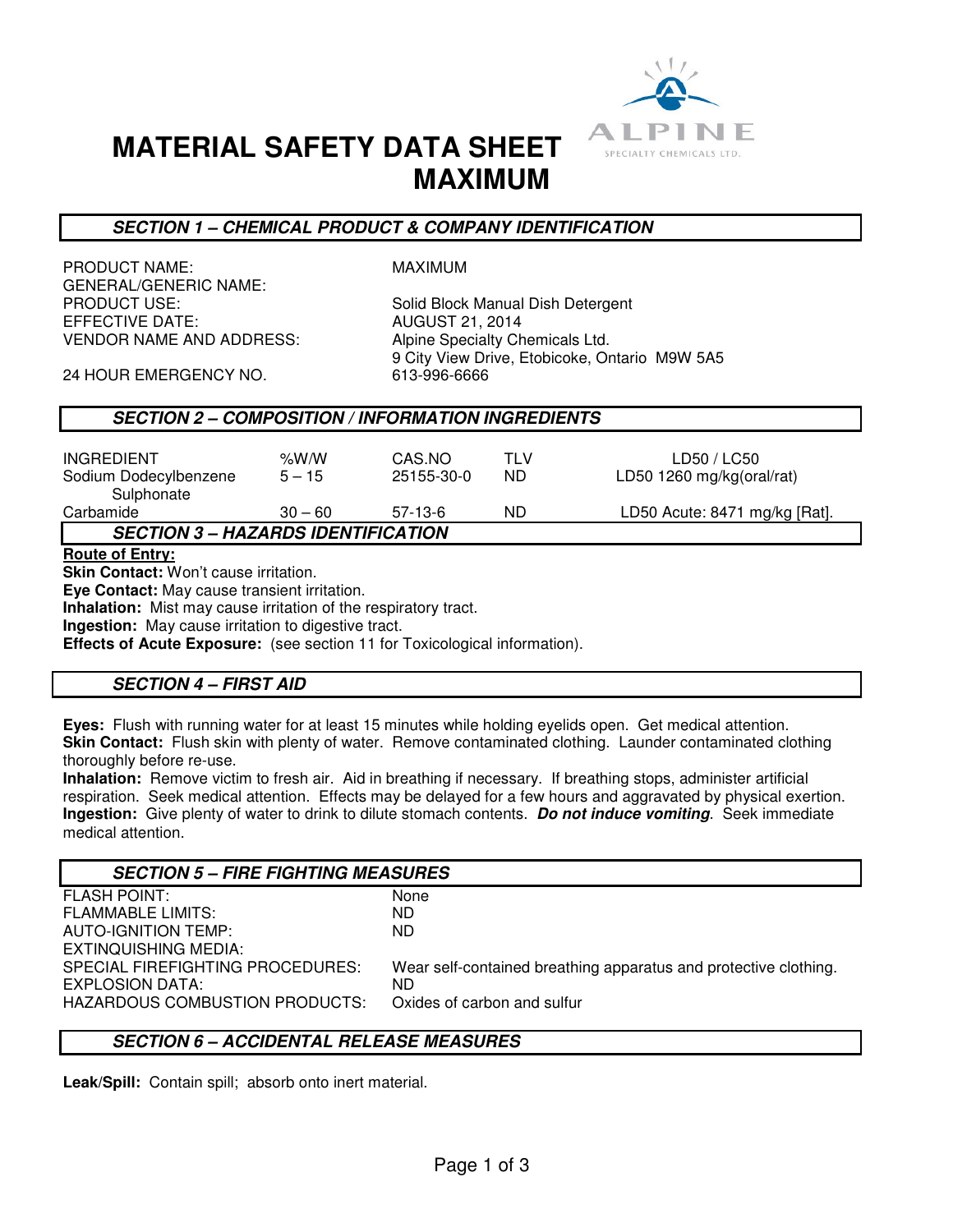# **MATERIAL SAFETY DATA SHEET MAXIMUM**

## **SECTION 7 – HANDLING AND STORAGE**

**Handling Procedures**: Ventilate adequately, otherwise wear an appropriate breathing apparatus. Avoid contact with eyes, skin or clothing. Keep container closed when not in use.

**Storage Procedures**: Keep from freezing. Keep containers closed when not in use.

## **SECTION 8 – EXPOSURE CONTROLS**

**PROTECTIVE EQUIPMENT TO BE USED:**  RESPIRATORY PROTECTION: Not required VENTILATION: General ventilation adequate. PROTECTIVE GLOVES: Not required EYE PROTECTION: Safety glasses if risk of contact OTHER PROTECTIVE MEASURES: ND

| <b>SECTION 9 - PHYSICAL PROPERTIES</b> |                          |  |
|----------------------------------------|--------------------------|--|
| PHYSICAL STATE:                        | Solid Block              |  |
| APPEARANCE AND ODOUR:                  | Pink, pleasant fragrance |  |
| <b>ODOUR THRESHOLD:</b>                | ND                       |  |
| SPECIFIC GRAVITY:                      | 1.12                     |  |
| VAPOUR PRESSURE:                       | ND                       |  |
| VAPOUR DENSITY:                        | ND                       |  |
| pH at 1%                               | 7-8                      |  |
| EVAPORATION RATE:                      | ND                       |  |
| INITIAL BOILING POINT:                 | ND                       |  |
| WATER SOLUBILITY:                      | Complete                 |  |
| <b>FREEZING POINT:</b>                 | ND                       |  |

#### **SECTION 10 – STABILITY AND REACTIVITY**

STABILITY: STABILITY: INCOMPATIBILITY: Incompatible with bleach. HAZARDOUS DECOMPOSITION PRODUCTS: ND<br>HAZARDOUS POLYMERIZATION: Will not occur. HAZARDOUS POLYMERIZATION:<br>CONDITIONS TO AVOID:

**Caution! DO NOT MIX WITH CHLORINE BASED BLEACH.** 

## **SECTION 11 – TOXICOLOGICAL INFORMATION**

| ND                                       |
|------------------------------------------|
|                                          |
| Won't cause irritation.                  |
| May cause irritation.                    |
| Not expected.                            |
| May cause irritation to digestive tract. |
| None                                     |
| Minimal                                  |
| ND.                                      |
| ND.                                      |
| ND.                                      |
| ND.                                      |
| ND                                       |
|                                          |

#### **SECTION 12 – ECOLOGICAL CONSIDERATION**

No permanent effects on ecosystem.

## **SECTION 13 – DISPOSAL CONSIDERATIONS**

**Waste Disposal:** In accordance with federal, provincial or local government requirements.